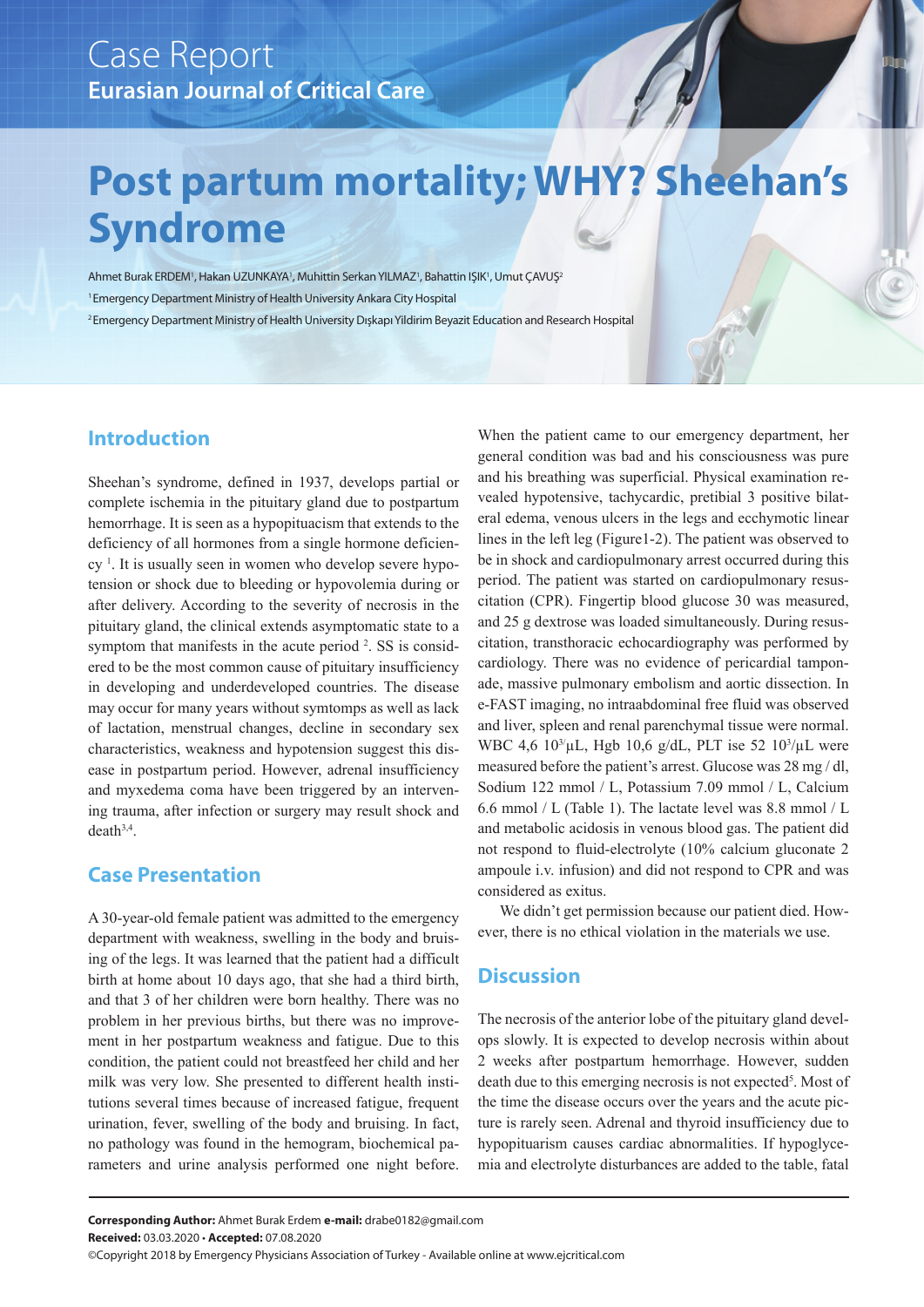

**Figure -1.** Ecchymos



**Figure -2.** Venous ulcer

dysrhythmias such as ventricular tachycardia  $6$  or long QT  $\sigma$  may develop. Peripheral effusion, mitral valve prolapse, septal hypertrophy, congestive heart failure, left ventricular hypertrophy and sinus bradycardia<sup>8</sup>, dilated cardiomyopathy  $\frac{1}{1}$  due to hypothyroidism can be seen.

The pituitary gland begins to give symptoms after losing 75% of its tissue. This period was between 1-33 years. In a series of 20 cases, Dökmetaş et al. found this period between 2-40 years. The most common postpartum period is the absence of lactation and changes in the menstrual cycle. Two

clinical tables are the most important clinical manifestations of adrenal insufficiency and hypothyroidism. When adrenal insufficiency develops, hypoglycemic episodes, electrolyte disturbances, hypotension, weakness and hypopigmentation can be seen. Facial edema and periorbital swelling due to hypothyroidism is not expected <sup>4</sup>. What is interesting in our case is that the condition associated with these two clinics is very fast and even the day before the biochemical parameters are normal. In the postpartum period, the patient did not receive pituitary insufficiency treatment and caused the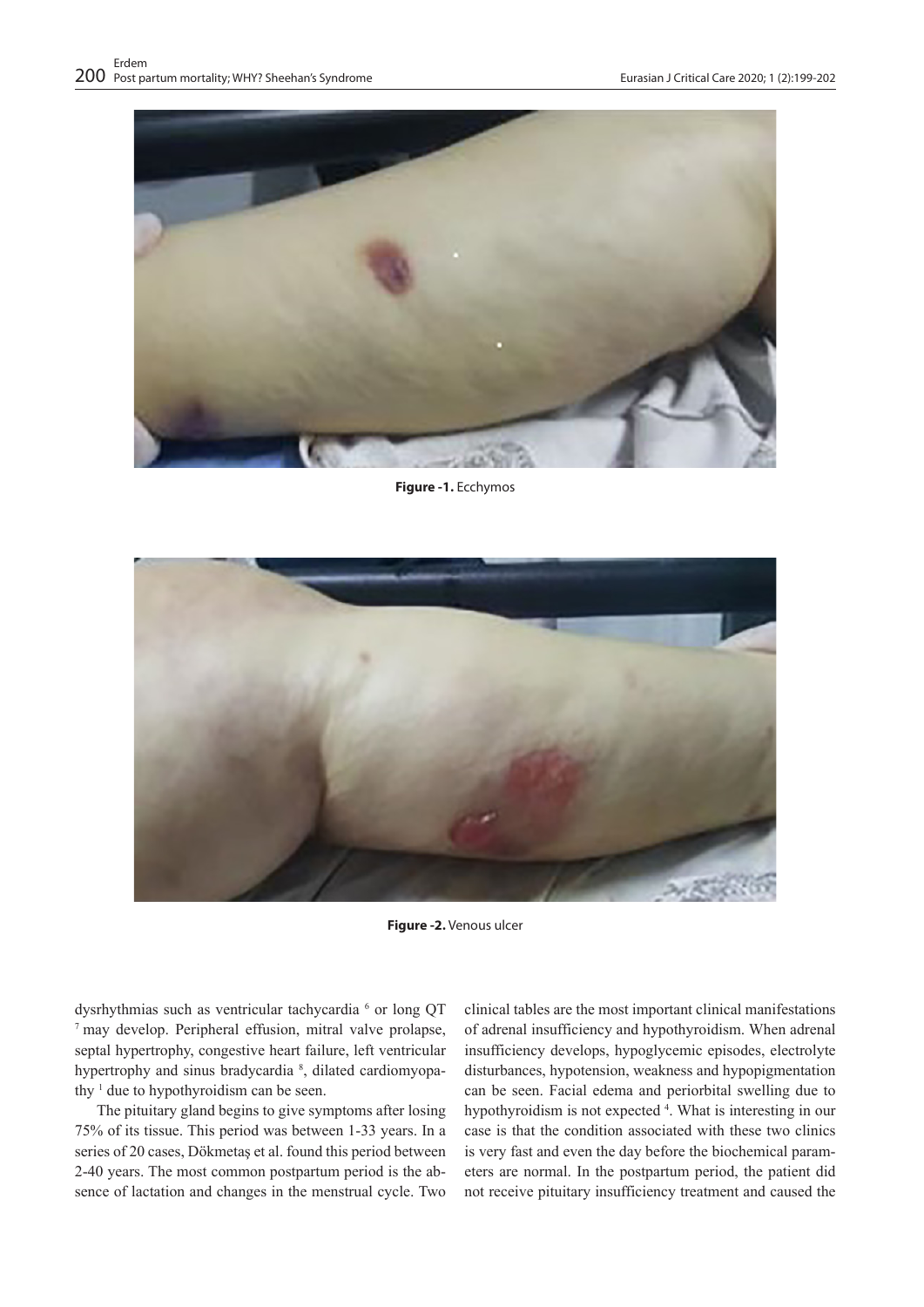| <b>Biochemistry</b> | The value of the<br>patient | <b>Blood</b> Gas and<br><b>INR</b> | The value of the<br>patient |
|---------------------|-----------------------------|------------------------------------|-----------------------------|
| Glucose             | $28$ mg/dL                  | <b>INR</b>                         | 1.39                        |
| Urea                | $111$ mg/dL                 | PH                                 | 7,18                        |
| Creatinine          | $2,62$ mg/dL                | PCO <sub>2</sub>                   | 26,8                        |
| <b>GFR</b>          | 24                          | HCO <sub>3</sub>                   | mmol/L<br>9,6               |
| <b>ALT</b>          | $74$ U/L                    | Lactate                            | 8,8<br>mmol/L               |
| <b>AST</b>          | 295 U/L                     | BE                                 | $-17,1$<br>mmol/L           |
| CK                  | 6679 U/L                    | <b>Ionized Ca</b>                  | 0,95<br>mmol/L              |
| <b>LDH</b>          | 631 U/L                     | Potassium                          | 6,8<br>mmol/L               |
| Sodium              | 122 mmol/L                  | Sodium                             | 118<br>mmol/L               |
| Potassium           | 7,09 mmol/l                 |                                    |                             |
| Calcium             | $6,6$ mg/dL                 |                                    |                             |
| Osmolality          | 264 mosml/kg                |                                    |                             |
| Direct Bilirubin    | $3,12 \text{ mg/dL}$        |                                    |                             |

**Tablo 1.** Biochemical and venous blood gas values of the patient

clinic to rapidly aggravate and go into shock due to cardiac collapse. Acute SS is not a common condition in the literature. Matsuzaki et al. described the case of acute SS in a postpartum 8th day seizure <sup>9</sup>. A similar picture in our case was reported in a 40-year-old patient who developed secondary adrenal insufficiency during appendectomy 19 years after postpartum in the literature 10.

In our case, there was thrombocytopenia associated with anemia. Normocytic anemia of normochrome is an expected condition in SS. However, pancytopenia was encountered in rare cases. As a result, the effect of anterior pituitary hormones on hematopoietic cells has been implicated 3 . Bisitopenia was observed in our case and the fact that the patient died in a short time may be the reason of not seeing leukopenia. But I have to say; pansitopenia and SS coexistence was a case of postpartum 13th year. HELLP syndrome is a condition that may occur in the last trimester of pregnancy characterized by hemolysis, elevated liver enzymes and thrombocytopenia 11. In this case, we think that liver enzymes elevation, thrombocytopenia and high LDH levels may be due to HELLP syndrome and even the most important factor of the increase in the severity of SS. The fact that the blood pressure values during the pregnancy of the patient is normal and does not have a seizure strengthens this suspicion.

Hypoglycemia is a rare condition in SS. It occurs as a result of defect in Growth hormone, ACTH and contour regulatory hormones. In SS, coma may be seen due to adrenal insufficiency, hypoglycemia, hyponatremia or hypothyroidism 2,12. The cause of hyponatremia may be caused by hypopituity and adrenal insufficiency. Fatigue, nausea and changes in consciousness are easily overlooked because of symptoms. Inadequacy of cortisol and ACTH is the cause of fluid-electrolyte impairment. In adrenal crisis, hyponatremia, hyperkalemia, hypocalcemia, hypoglycemia, fever, malaise, hypotension and shock may be seen 13,14. In our patient, there were laboratory and clinical symptoms suggestive of an acute crisis. The hormone levels could not be studied due to time of arrival in the emergency room. Magnetic resonance imaging (MRI) could not be performed due to exitus. These are the shortcomings in this case presentation for reasons that we do not have. However, the anamnesis, laboratory findings and clinical outcome are sufficiently supported. Difficult birth at home, delayed lactation in postpartum period, fatigue, hypoglycemia, fluid electrolyte disturbance, bisitopenia and elevated liver enzyme values in the hypotensive shock of the patient to us in the case of acute SS is enough to think. In addition, we did not find any case of acute SS in the literature with postpartum 10th day.

Postpartum maternal deaths should be examined and the